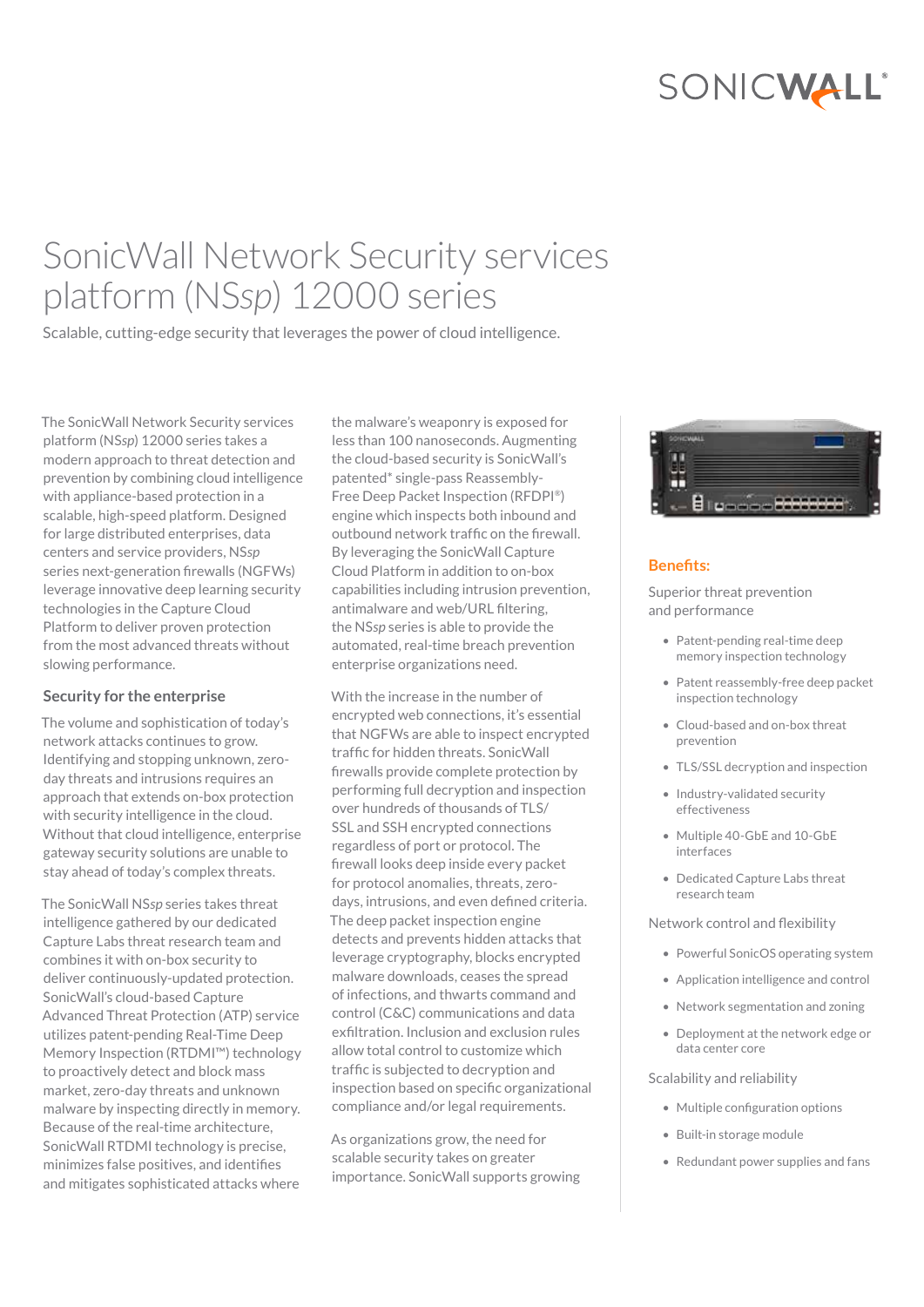enterprise networks with a solution that eliminates concerns around the need for adding more processing power. The NS*sp* 12400 includes four processor modules that can be upgraded to eight, while the NS*sp* 12800 comes with eight processor modules out of the box.

Activating deep packet inspection functions such as IPS, antivirus, antispyware and TLS/SSL decryption/ inspection on the firewall often slows network performance down, sometimes dramatically. NS*sp* series NGFWs, however, feature high-speed 40-GbE interfaces and a multi-core hardware architecture that utilizes specialized security processors. Combined with our RTDMI and RFDPI engines, this unique design eliminates the performance degradation networks experience with other firewalls.

# **Network control and flexibility**

At the core of the NS*sp* series is SonicOS, SonicWall's feature-rich operating system. SonicOS provides organizations with the network control and flexibility they

require through application intelligence and control, real-time visualization, an intrusion prevention system (IPS) featuring sophisticated anti-evasion technology, high-speed virtual private networking (VPN) and additional security features.

Using application intelligence and control, network administrators can identify and categorize productive applications from those that are unproductive or potentially dangerous, and control that traffic through powerful application-level policies on both a per-user and a per-group basis (along with schedules and exception lists).

Business-critical applications can be prioritized and allocated more bandwidth while nonessential applications are bandwidth-limited. Real-time monitoring and visualization provides a graphical representation of applications, users and bandwidth usage for granular insight into traffic across the network.

For enterprise organizations looking for advanced flexibility in their network design, SonicOS offers the tools to segment the network into zones through the use of virtual LANs (VLANs). This enables network administrators to create a virtual LAN interface that allows for network separation into one or more logical groups.

# **Simplified management and reporting**

Ongoing management, monitoring and reporting of network activity are handled through the SonicWall Global Management System (GMS), providing administrators with an intuitive single pane of glass dashboard for managing all aspects of the network in real time. Together, the simplified deployment and setup along with the ease of management enable organizations to lower their total cost of ownership and realize a high return on investment.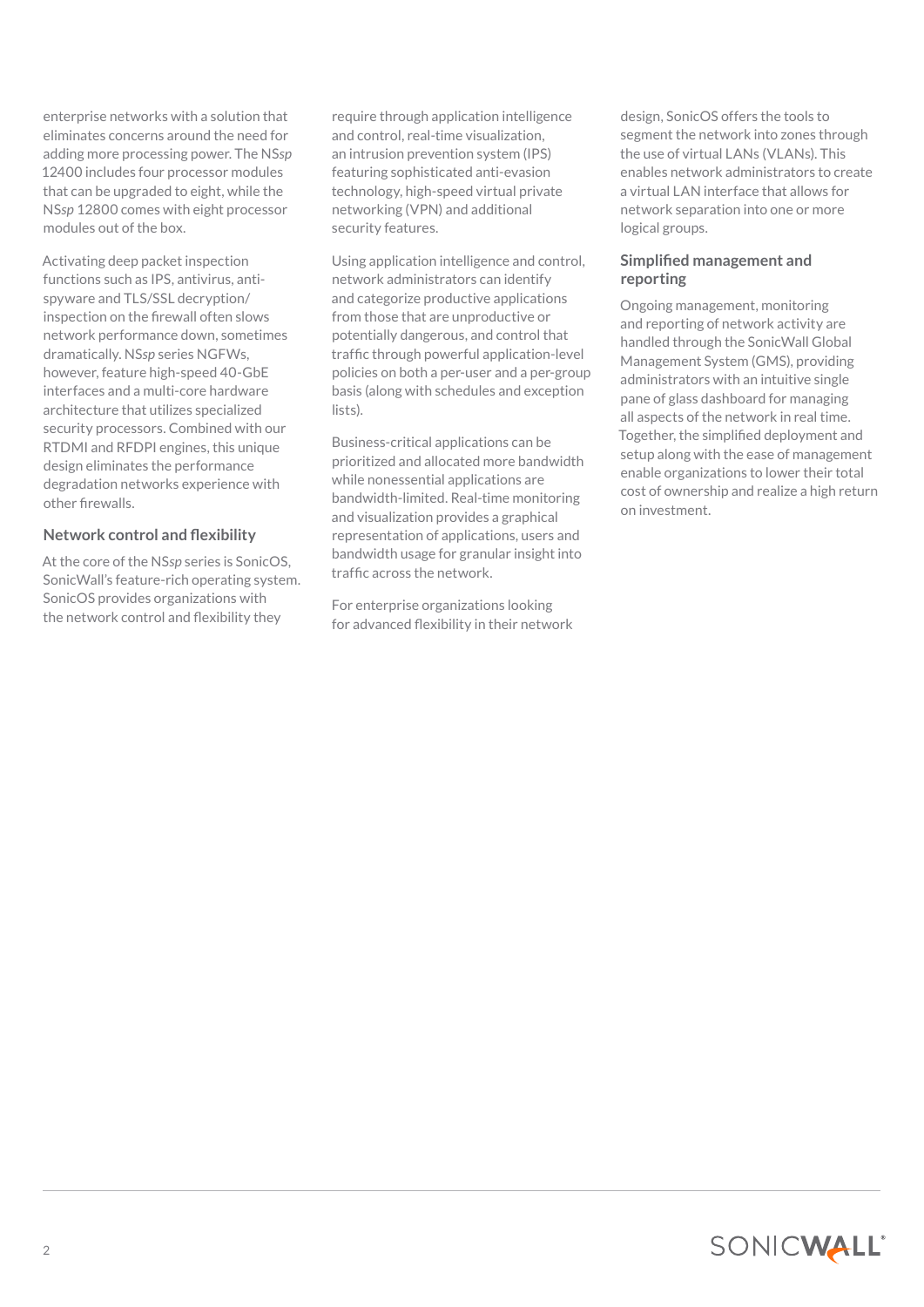# **Capture Cloud Platform**

SonicWall's Capture Cloud Platform delivers cloud-based threat prevention and network management plus reporting and analytics for organizations of any size. The platform consolidates threat intelligence gathered from multiple sources including our award-winning multi-engine network sandboxing service, Capture Advanced Threat Protection, as well as more than 1 million SonicWall sensors located around the globe.

If data coming into the network is found to contain previously-unseen malicious code, SonicWall's dedicated, in-house Capture Labs threat research team develops signatures that are stored in the Capture Cloud Platform database and deployed to customer firewalls for up-to-date protection. New updates take effect immediately without reboots or interruptions. The signatures resident on the appliance protect against wide classes of attacks, covering tens of thousands of individual threats with a single signature.



In addition to the countermeasures on the appliance, NS*sp* firewalls also have continuous access to the Capture Cloud Platform database which extends the onboard signature intelligence with tens of millions of signatures.

Furthermore, the Capture Cloud Platform offers single pane of glass management and administrators can easily create both real-time and historical reports on network activity.

# **Advanced threat protection**

At the center of SonicWall automated, real-time breach prevention is SonicWall Capture Advanced Threat Protection service, a cloud-based multi-engine sandbox that extends firewall threat protection to detect and prevent zeroday threats. Suspicious files are sent to the cloud where they are analyzed using deep learning algorithms with the option to hold them at the gateway until a verdict is determined. The multi-engine sandbox platform, which includes Real-Time Deep Memory Inspection, virtualized sandboxing, full system emulation and hypervisor level analysis technology, executes suspicious code and analyzes behavior. When a file is identified as malicious, it is blocked and a hash is immediately created within Capture ATP. Soon after, a signature is sent to firewalls to prevent follow-on attacks.

The service analyzes a broad range of operating systems and file types, including executable programs, DLL, PDFs, MS Office documents, archives, JAR and APK.

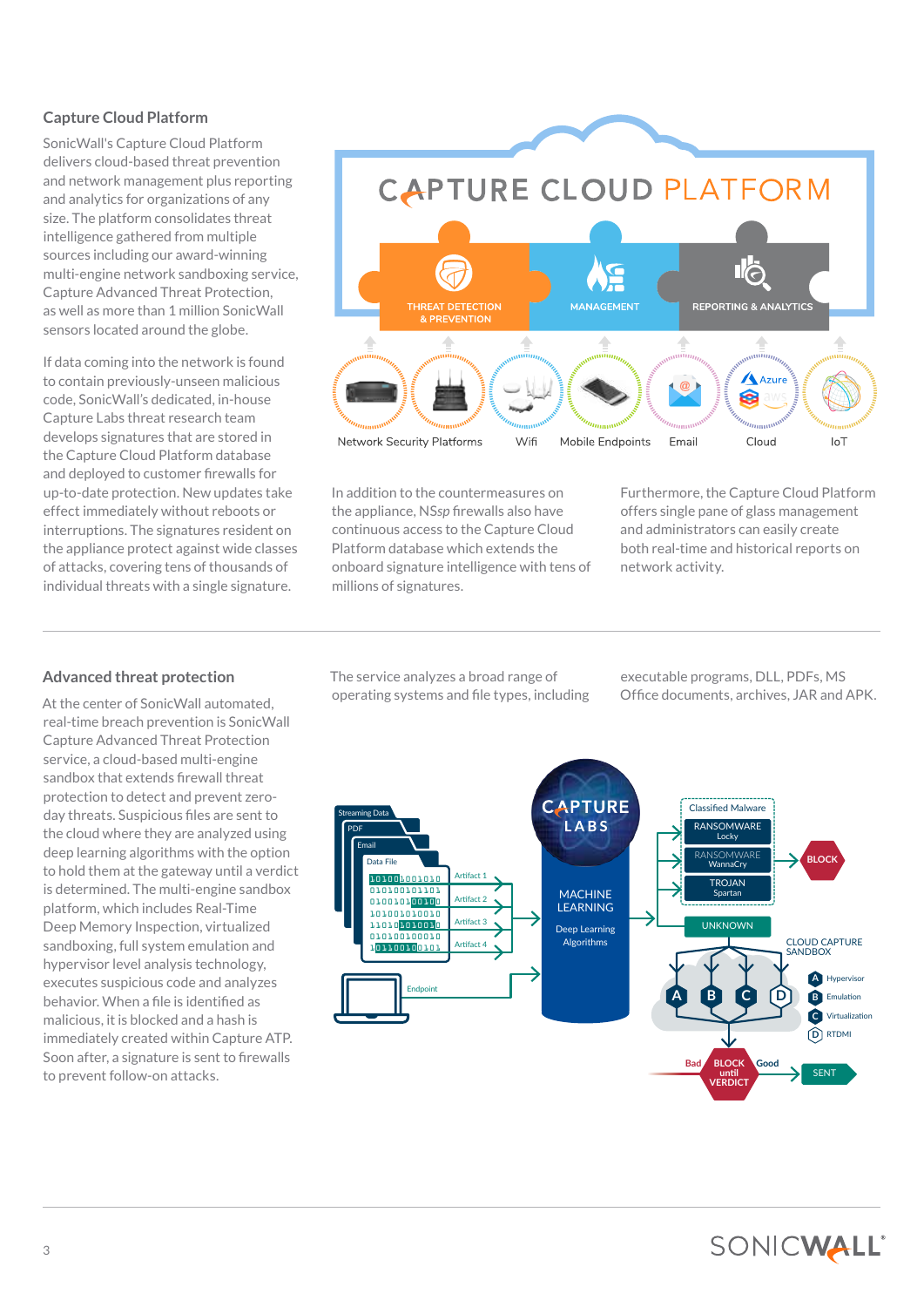# **Reassembly-Free Deep Packet Inspection engine**

The SonicWall Reassembly-Free Deep Packet Inspection (RFDPI) is a singlepass, low latency inspection system that performs stream-based, bi-directional traffic analysis at high speed without proxying or buffering to effectively uncover intrusion attempts and malware downloads while identifying application traffic regardless of port and protocol. This proprietary engine relies on streaming traffic payload inspection to detect threats at Layers 3-7, and takes network

streams through extensive and repeated normalization and decryption in order to neutralize advanced evasion techniques that seek to confuse detection engines and sneak malicious code into the network.

Once a packet undergoes the necessary pre-processing, including TLS/SSL decryption, it is analyzed against a single, proprietary memory representation of three signature databases: intrusion attacks, malware and applications. The connection state is then advanced to represent the position of the stream relative to these databases until it

encounters a state of attack, or other "match" event, at which point a pre-set action is taken.

In most cases, the connection is terminated and proper logging and notification events are created. However, the engine can also be configured for inspection only or, in case of application detection, to provide Layer 7 bandwidth management services for the remainder of the application stream as soon as the application is identified.



# **Global management and reporting**

For highly regulated organizations wanting to achieve a fully coordinated security governance, compliance and risk management strategy, SonicWall provides administrators a unified, secure and extensible platform to manage SonicWall firewalls, wireless access points and WAN acceleration solutions through a correlated and auditable workstream process. Enterprises can easily consolidate the management of security appliances, reduce administrative

and troubleshooting complexities, and govern all operational aspects of the security infrastructure, including centralized policy management and enforcement; real-time event monitoring; user activities; application identifications; flow analytics and forensics; compliance and audit reporting; and more. In addition, enterprises meet the firewall's change management requirements through workflow automation which provides the agility and confidence to deploy the right firewall policies at the

right time and in conformance with compliance regulations. SonicWall Global Management System (GMS), SonicWall's on-premises management and reporting solution, provides a coherent way to manage network security by business processes and service levels, dramatically simplifying lifecycle management of your overall security environments compared to managing on a device-by-device basis.

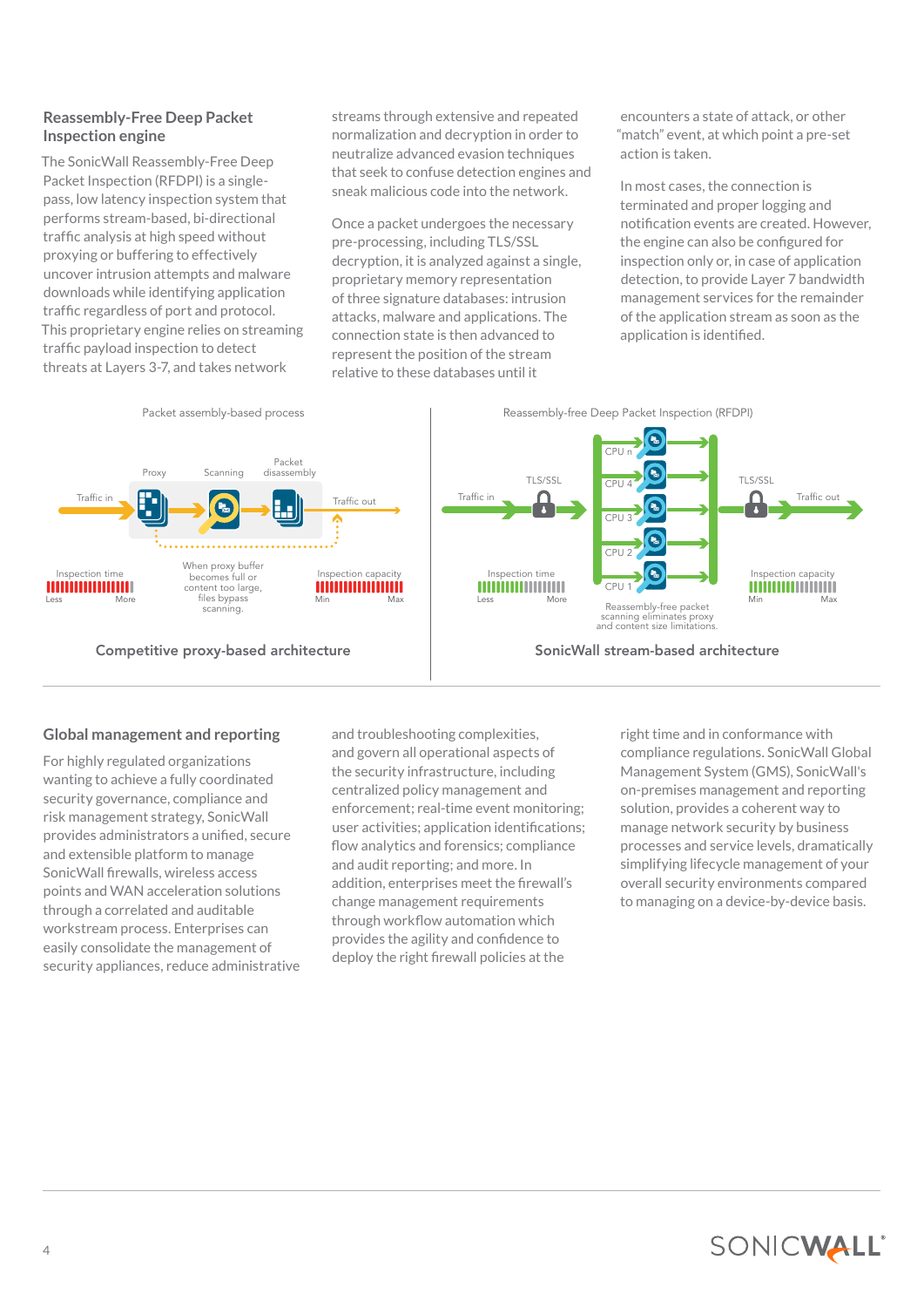# **NS***sp* **12000 Series**



| Firewall                           | <b>NSsp 12400</b> | NSsp 12800        |
|------------------------------------|-------------------|-------------------|
| Firewall throughput                | 59 Gbps           | 117 Gbps          |
| IPS throughput                     | 26 Gbps           | 52 Gbps           |
| Anti-malware throughput            | 16 Gbps           | 32 Gbps           |
| Full DPI throughput                | 17 Gbps           | 33 Gbps           |
| IMIX throughput                    | 14 Gbps           | 28 Gbps           |
| Maximum DPI connections            | 6,000,000         | 12,000,000        |
| New connections/sec                | 430,000/sec       | 860,000/sec       |
| Storage module                     | 2x480GB           | $2 \times 480$ GB |
| <b>Description</b>                 | <b>SKU</b>        | <b>SKU</b>        |
| NSsp firewall only                 | 01-SSC-1206       | 01-SSC-1207       |
| NSsp TotalSecure Advanced (1-year) | 01-SSC-7883       | 01-SSC-9139       |

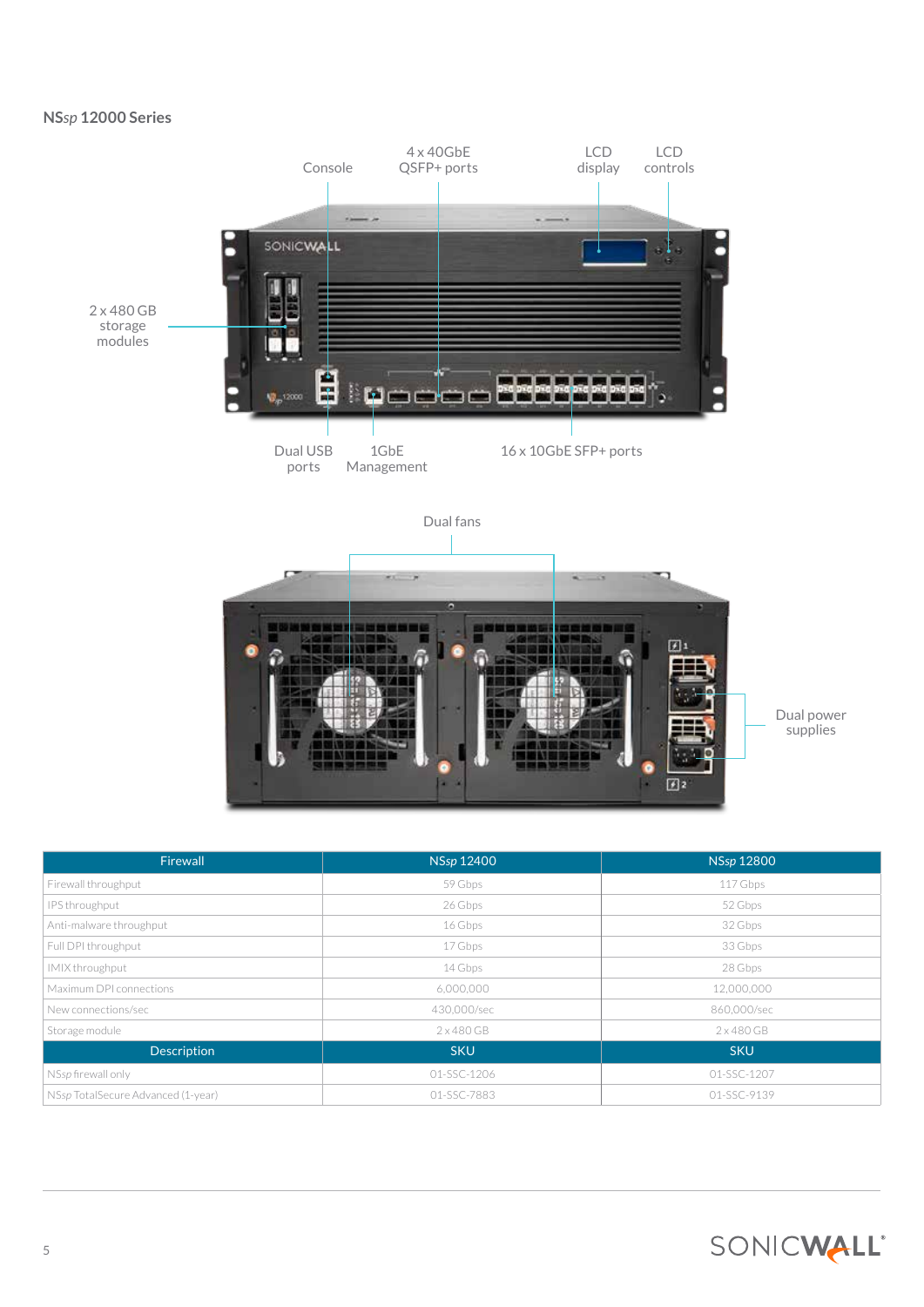# **Firewall**

- Stateful packet inspection
- Reassembly-Free Deep Packet Inspection
- DDoS attack protection (UDP/ICMP/SYN flood)
- IPv4/IPv6
- Biometric authentication for remote access

#### • DNS proxy

# **TLS/SSL/SSH decryption and inspection1**

- Deep packet inspection for TLS/SSL/SSH
- Inclusion/exclusion of objects, groups or hostnames
- TLS/SSL control
- Granular DPI SSL controls per zone or rule

#### **Capture advanced threat protection1**

- Real-Time Deep Memory Inspection
- Cloud-based multi-engine analysis
- Virtualized sandboxing
- Hypervisor level analysis
- Full system emulation
- Broad file type examination
- Automated and manual submission
- Real-time threat intelligence updates

## • Block until verdict

#### **Intrusion prevention1**

- Signature-based scanning
- Automatic signature updates
- Bi-directional inspection
- Granular IPS rule capability
- GeoIP enforcement
- Botnet filtering with dynamic list
- Regular expression matching

#### **Anti-malware<sup>1</sup>**

6

- Stream-based malware scanning
- Gateway anti-virus
- Gateway anti-spyware
- Bi-directional inspection
- No file size limitation

*1 Requires added subscription*

• Cloud malware database

# **SonicOS feature summary**

# **Application identification<sup>1</sup>**

- Application control
- Application bandwidth management
- Custom application signature creation
- Data leakage prevention
- Application reporting over NetFlow/IPFIX
- Comprehensive application signature database

#### **Traffic visualization and analytics**

- User activity
- Application/bandwidth/threat usage
- **Web content filtering<sup>1</sup>**
	- URL filtering
	- Proxy avoidance
	- Bandwidth manage CFS rating categories
	- Unified policy model with app control
	- Content Filtering Client

#### **VPN**

- Auto-provision VPN
- IPSec VPN for site-to-site connectivity
- SSL VPN and IPSec client remote access
- Redundant VPN gateway
- Mobile Connect for iOS, Mac OS X, Windows, Chrome, Android and Kindle Fire
- Route-based VPN (OSPF, RIP, BGP)

#### **Networking**

- PortShield
- Jumbo frames
- Enhanced logging
- VLAN trunking
- RSTP (Rapid Spanning Tree Protocol)
- Port mirroring
- Port security
- Layer-2 QoS
- Dynamic routing (RIP/OSPF/BGP)
- SonicWall wireless controller
- Policy-based routing
- NAT
- DNS/DNS proxy
- DHCP server
- Bandwidth management
- Link aggregation (static and dynamic)
- Port redundancy
- A/P high availability with state sync
- A/A clustering
- Inbound/outbound load balancing
- L2 bridge, wire/virtual wire mode, tap mode
- Asymmetric routing
- Common Access Card (CAC) support

#### **Wireless**

- WIDS/WIPS
- RF spectrum analysis
- Rogue AP prevention
- MiFi extender
- Guest cyclic quota
- LHM guest portal

#### **VoIP**

- Granular QoS control
- Bandwidth management
- SIP and H.323 transformations per access rule
- H.323 gatekeeper and SIP proxy support

#### **Management and monitoring**

• Netflow/IPFix exporting

• GMS, Web, UI, CLI, SNMPv2/v3

• BlueCoat Security Analytics Platform • SonicWall access point management

SONICWALL®

• Logging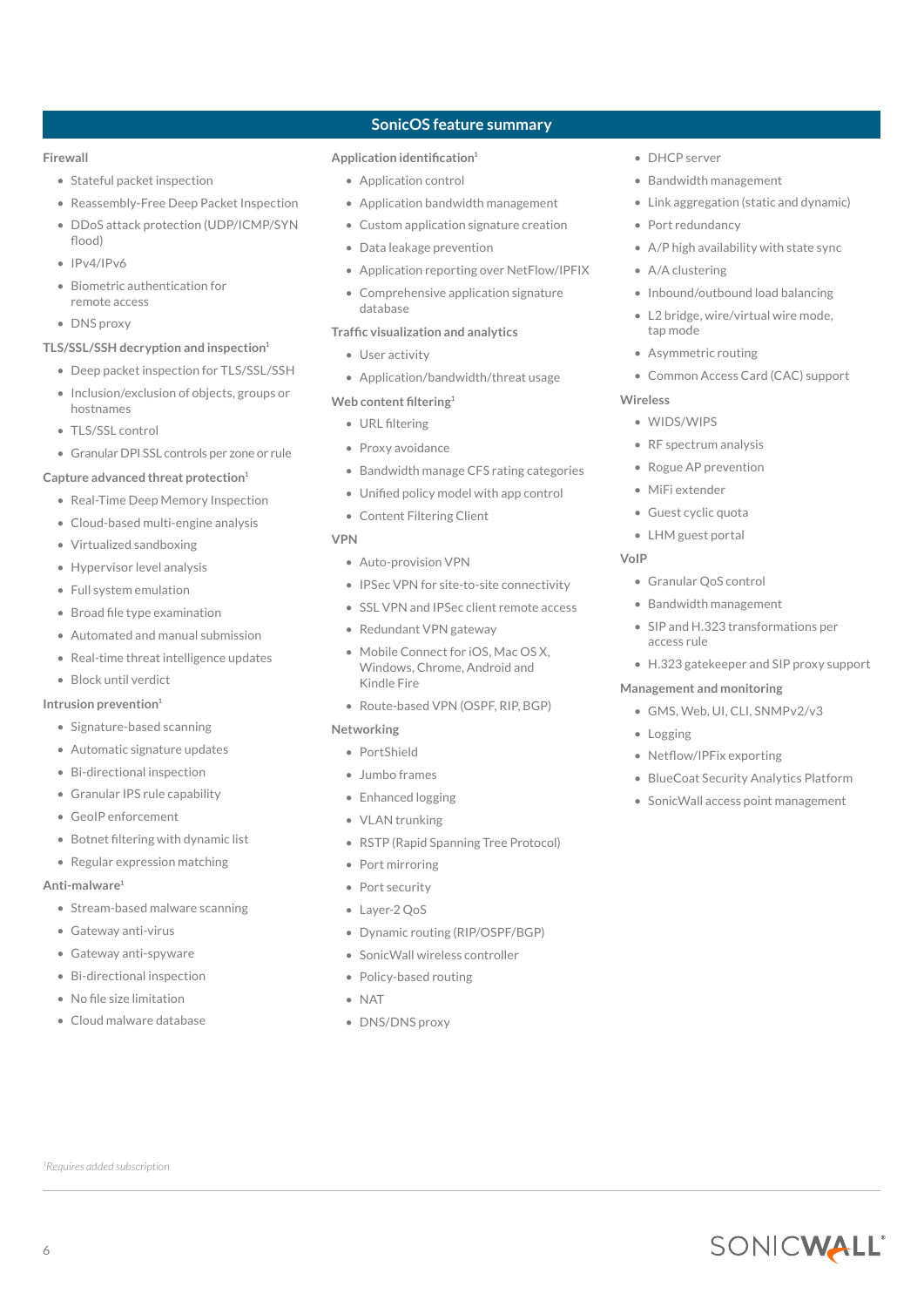# **Features**

| <b>RFDPI</b> engine                               |                                                                                                                                                                                                                                                                                 |  |  |
|---------------------------------------------------|---------------------------------------------------------------------------------------------------------------------------------------------------------------------------------------------------------------------------------------------------------------------------------|--|--|
| Feature                                           | Description                                                                                                                                                                                                                                                                     |  |  |
| Reassembly-Free Deep Packet Inspection<br>(RFDPI) | This high-performance, proprietary and patented inspection engine performs stream-based, bi-directional traffic analysis, without<br>proxying or buffering, to uncover intrusion attempts and malware and to identify application traffic regardless of port.                   |  |  |
| Bi-directional inspection                         | Scans for threats in both inbound and outbound traffic simultaneously to ensure that the network is not used to distribute malware<br>and does not become a launch platform for attacks in case an infected machine is brought inside.                                          |  |  |
| Stream-based inspection                           | Proxy-less and non-buffering inspection technology provides ultra-low latency performance for DPI of millions of simultaneous<br>network streams without introducing file and stream size limitations, and can be applied on common protocols as well as raw TCP<br>streams.    |  |  |
| Highly parallel and scalable                      | The unique design of the RFDPI engine works with the multi-core architecture to provide high DPI throughput and extremely high<br>new session establishment rates to deal with traffic spikes in demanding networks.                                                            |  |  |
| Single-pass inspection                            | A single-pass DPI architecture simultaneously scans for malware, intrusions and application identification, drastically reducing DPI<br>latency and ensuring that all threat information is correlated in a single architecture.                                                |  |  |
|                                                   | <b>Firewall and networking</b>                                                                                                                                                                                                                                                  |  |  |
| Feature                                           | Description                                                                                                                                                                                                                                                                     |  |  |
| Stateful packet inspection                        | All network traffic is inspected, analyzed and brought into compliance with firewall access policies.                                                                                                                                                                           |  |  |
| High availability/clustering                      | The NSsp series supports Active/Passive (A/P) with state synchronization, Active/Active (A/A) DPI and Active/Active clustering<br>high availability modes. Active/Active DPI offloads the deep packet inspection load to cores on the passive appliance to boost<br>throughput. |  |  |
| DDoS/DoS attack protection                        | SYN flood protection provides a defense against DoS attacks using both Layer 3 SYN proxy and Layer 2 SYN blacklisting<br>technologies. Additionally, it protects against DoS/DDoS through UDP/ICMP flood protection and connection rate limiting.                               |  |  |
| IPv6 support                                      | Internet Protocol version 6 (IPv6) is in its early stages to replace IPv4. With SonicOS, the hardware will support filtering and wire<br>mode implementations.                                                                                                                  |  |  |
| Flexible deployment options                       | The NSsp series can be deployed in traditional NAT, Layer 2 bridge, wire and network tap modes.                                                                                                                                                                                 |  |  |
| WAN load balancing                                | Load-balances multiple WAN interfaces using Round Robin, Spillover or Percentage methods.                                                                                                                                                                                       |  |  |
| Advanced quality of service (QoS)                 | Guarantees critical communications with 802.1p, DSCP tagging, and remapping of VoIP traffic on the network.                                                                                                                                                                     |  |  |
| H.323 gatekeeper and SIP proxy support            | Blocks spam calls by requiring that all incoming calls are authorized and authenticated by H.323 gatekeeper or SIP proxy.                                                                                                                                                       |  |  |
| Biometric authentication                          | Supports mobile device authentication such as fingerprint recognition that cannot be easily duplicated or shared to securely<br>authenticate the user identity for network access.                                                                                              |  |  |
| Open authentication and social login              | Enable guest users to use their credentials from social networking services such as Facebook, Twitter, or Google+ to sign in and<br>access the Internet and other guest services through a host's wireless, LAN or DMZ zones using pass-through authentication.                 |  |  |
|                                                   | Management and reporting                                                                                                                                                                                                                                                        |  |  |
| Feature                                           | Description                                                                                                                                                                                                                                                                     |  |  |
| Global Management System (GMS)                    | SonicWall GMS monitor, configure and report on multiple SonicWall appliances through a single management console with an<br>intuitive interface, reducing management costs and complexity.                                                                                      |  |  |
| Powerful single device management                 | An intuitive web-based interface allows quick and convenient configuration, in addition to a comprehensive command-line interface<br>and support for SNMPv2/3.                                                                                                                  |  |  |
| IPFIX/NetFlow application flow reporting          | Exports application traffic analytics and usage data through IPFIX or NetFlow protocols for real-time and historical monitoring and<br>reporting with tools such as SonicWall Scrutinizer or other tools that support IPFIX and NetFlow with extensions.                        |  |  |
|                                                   | Virtual private networking (VPN)                                                                                                                                                                                                                                                |  |  |
| Feature                                           | Description                                                                                                                                                                                                                                                                     |  |  |
| Auto-provision VPN                                | Simplifies and reduces complex distributed firewall deployment down to a trivial effort by automating the initial site-to-site VPN<br>gateway provisioning between SonicWall firewalls while security and connectivity occurs instantly and automatically.                      |  |  |
| IPSec VPN for site-to-site connectivity           | High-performance IPSec VPN allows the NSsp series to act as a VPN concentrator for thousands of other large sites,<br>branch offices or home offices.                                                                                                                           |  |  |
| SSL VPN or IPSec client remote access             | Utilizes clientless SSL VPN technology or an easy-to-manage IPSec client for easy access to email, files, computers, intranet sites<br>and applications from a variety of platforms.                                                                                            |  |  |
| Redundant VPN gateway                             | When using multiple WANs, a primary and secondary VPN can be configured to allow seamless, automatic failover and failback of all<br>VPN sessions.                                                                                                                              |  |  |
| Route-based VPN                                   | The ability to perform dynamic routing over VPN links ensures continuous uptime in the event of a temporary VPN tunnel failure, by<br>seamlessly re-routing traffic between endpoints through alternate routes.                                                                 |  |  |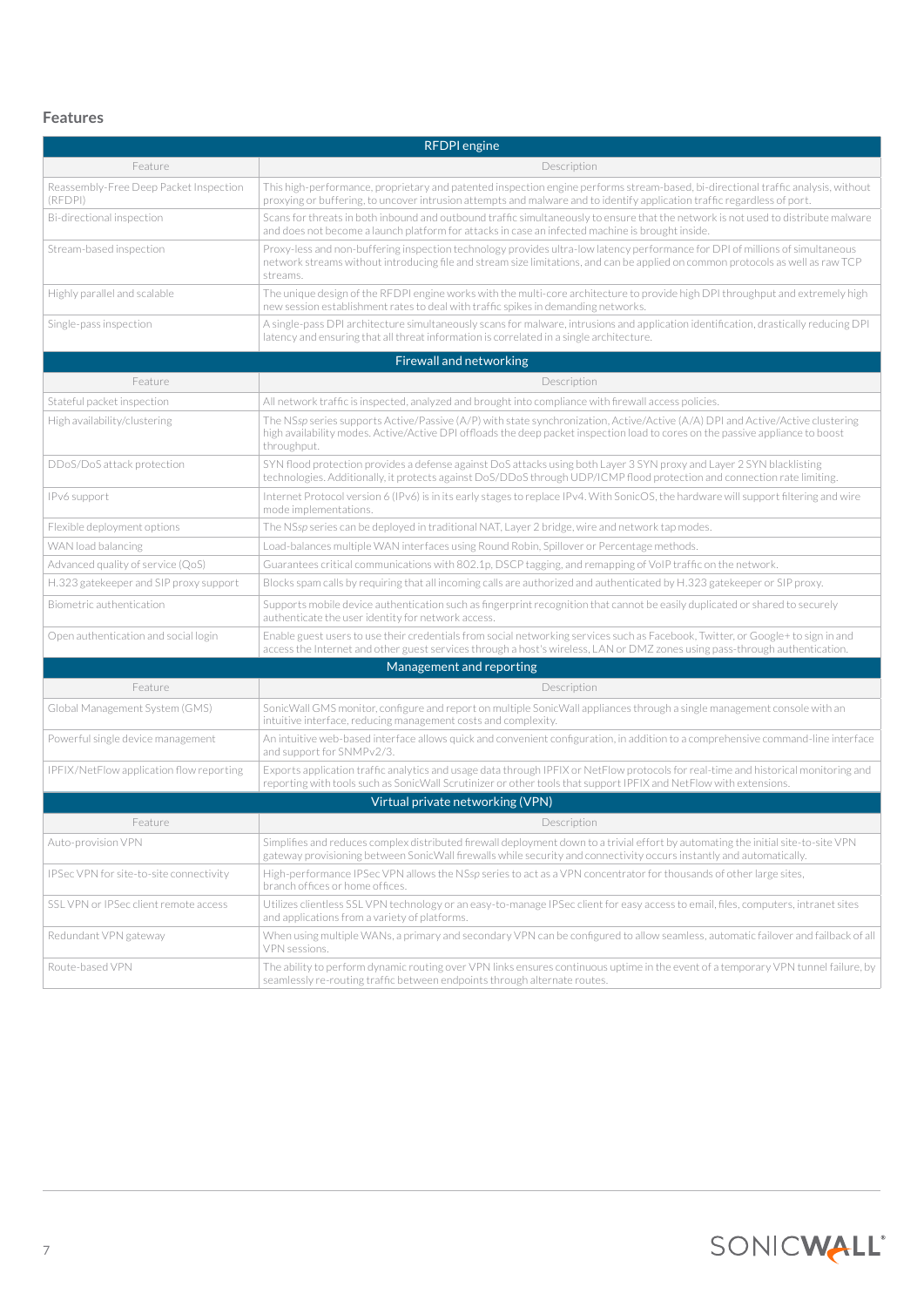| Content/context awareness            |                                                                                                                                                                                                                                                                                                                                                                                                                                                              |  |
|--------------------------------------|--------------------------------------------------------------------------------------------------------------------------------------------------------------------------------------------------------------------------------------------------------------------------------------------------------------------------------------------------------------------------------------------------------------------------------------------------------------|--|
| Feature                              | Description                                                                                                                                                                                                                                                                                                                                                                                                                                                  |  |
| User activity tracking               | User identification and activity are made available through seamless AD/LDAP/Citrix1/Terminal Services1 SSO integration<br>combined with extensive information obtained through DPI.                                                                                                                                                                                                                                                                         |  |
| GeoIP country traffic identification | Identifies and controls network traffic going to or coming from specific countries to either protect against attacks from known<br>or suspected origins of threat activity, or to investigate suspicious traffic originating from the network. Ability to create custom<br>country and Botnet lists to override an incorrect country or Botnet tag associated with an IP address. Eliminates unwanted filtering<br>of IP addresses due to misclassification. |  |
| Regular expression DPI filtering     | Prevents data leakage by identifying and controlling content crossing the network through regular expression matching. Provides the<br>ability to create custom country and Botnet lists to override an incorrect country or Botnet tag associated with an IP address.                                                                                                                                                                                       |  |

# **Breach prevention subscription services**

| <b>Capture Advanced Threat Protection</b>                  |                                                                                                                                                                                                                                                                                                                           |  |
|------------------------------------------------------------|---------------------------------------------------------------------------------------------------------------------------------------------------------------------------------------------------------------------------------------------------------------------------------------------------------------------------|--|
| Feature                                                    | Description                                                                                                                                                                                                                                                                                                               |  |
| Multi-engine sandboxing                                    | The multi-engine sandbox platform, which includes virtualized sandboxing, full system emulation, and hypervisor level analysis<br>technology, executes suspicious code and analyzes behavior, providing comprehensive visibility to malicious activity.                                                                   |  |
| Real-Time Deep Memory Inspection<br>(RTDMI)                | This patent-pending cloud-based technology detects and blocks malware that does not exhibit any malicious behavior and hides<br>its weaponry via encryption. By forcing malware to reveal its weaponry into memory, the RTDMI engine proactively detects and<br>blocks mass-market, zero-day threats and unknown malware. |  |
| Block until verdict                                        | To prevent potentially malicious files from entering the network, files sent to the cloud for analysis can be held at the gateway until a<br>verdict is determined.                                                                                                                                                       |  |
| Broad file type and size analysis                          | Supports analysis of a broad range of file types, including executable programs (PE), DLL, PDFs, MS Office documents, archives,<br>JAR, and APK plus multiple operating systems including Windows, Android, Mac OS X and multi-browser environments.                                                                      |  |
| Rapid deployment of signatures                             | When a file is identified as malicious, a signature is immediately deployed to firewalls with SonicWall Capture ATP subscriptions and<br>Gateway Anti-Virus and IPS signature databases and the URL, IP and domain reputation databases within 48 hours.                                                                  |  |
|                                                            | Encrypted threat prevention                                                                                                                                                                                                                                                                                               |  |
| Feature                                                    | Description                                                                                                                                                                                                                                                                                                               |  |
| TLS/SSL decryption and inspection                          | Decrypts and inspects TLS/SSL encrypted traffic on the fly, without proxying, for malware, intrusions and data leakage, and applies<br>application, URL and content control policies in order to protect against threats hidden in encrypted traffic Included with security<br>subscriptions for all NSsp series models.  |  |
| SSH inspection                                             | Deep packet inspection of SSH (DPI-SSH) decrypts and inspect data traversing over SSH tunnel to prevent attacks that leverage SSH.                                                                                                                                                                                        |  |
|                                                            | Intrusion prevention                                                                                                                                                                                                                                                                                                      |  |
| Feature                                                    | Description                                                                                                                                                                                                                                                                                                               |  |
| Countermeasure-based protection                            | Tightly integrated intrusion prevention system (IPS) leverages signatures and other countermeasures to scan packet payloads for<br>vulnerabilities and exploits, covering a broad spectrum of attacks and vulnerabilities.                                                                                                |  |
| Automatic signature updates                                | The SonicWall Threat Research Team continuously researches and deploys updates to an extensive list of IPS countermeasures that<br>covers more than 50 attack categories. The new updates take immediate effect without any reboot or service interruption required.                                                      |  |
| Intra-zone IPS protection                                  | Bolsters internal security by segmenting the network into multiple security zones with intrusion prevention, preventing threats<br>from propagating across the zone boundaries.                                                                                                                                           |  |
| Botnet command and control (CnC)<br>detection and blocking | Identifies and blocks command and control traffic originating from bots on the local network to IPs and domains that are identified<br>as propagating malware or are known CnC points.                                                                                                                                    |  |
| Protocol abuse/anomaly                                     | Identifies and blocks attacks that abuse protocols in an attempt to sneak past the IPS.                                                                                                                                                                                                                                   |  |
| Zero-day protection                                        | Protects the network against zero-day attacks with constant updates against the latest exploit methods and techniques that cover<br>thousands of individual exploits.                                                                                                                                                     |  |
| Anti-evasion technology                                    | Extensive stream normalization, decoding and other techniques ensure that threats do not enter the network undetected by<br>utilizing evasion techniques in Layers 2-7.                                                                                                                                                   |  |
|                                                            | <b>Threat prevention</b>                                                                                                                                                                                                                                                                                                  |  |
| Feature                                                    | Description                                                                                                                                                                                                                                                                                                               |  |
| Gateway anti-malware                                       | The RFDPI engine scans all inbound, outbound and intra-zone traffic for viruses, Trojans, key loggers and other malware in files of<br>unlimited length and size across all ports and TCP streams.                                                                                                                        |  |
| Capture Cloud malware protection                           | A continuously updated database of tens of millions of threat signatures resides in the SonicWall cloud servers and is referenced to<br>augment the capabilities of the onboard signature database, providing RFDPI with extensive coverage of threats.                                                                   |  |
| Around-the-clock security updates                          | New threat updates are automatically pushed to firewalls in the field with active security services, and take effect immediately<br>without reboots or interruptions.                                                                                                                                                     |  |
| Bi-directional raw TCP inspection                          | The RFDPI engine is capable of scanning raw TCP streams on any port bi-directionally preventing attacks that they to sneak by<br>outdated security systems that focus on securing a few well-known ports.                                                                                                                 |  |
| Extensive protocol support                                 | Identifies common protocols such as HTTP/S, FTP, SMTP, SMBv1/v2 and others, which do not send data in raw TCP, and decodes<br>payloads for malware inspection, even if they do not run on standard, well-known ports.                                                                                                     |  |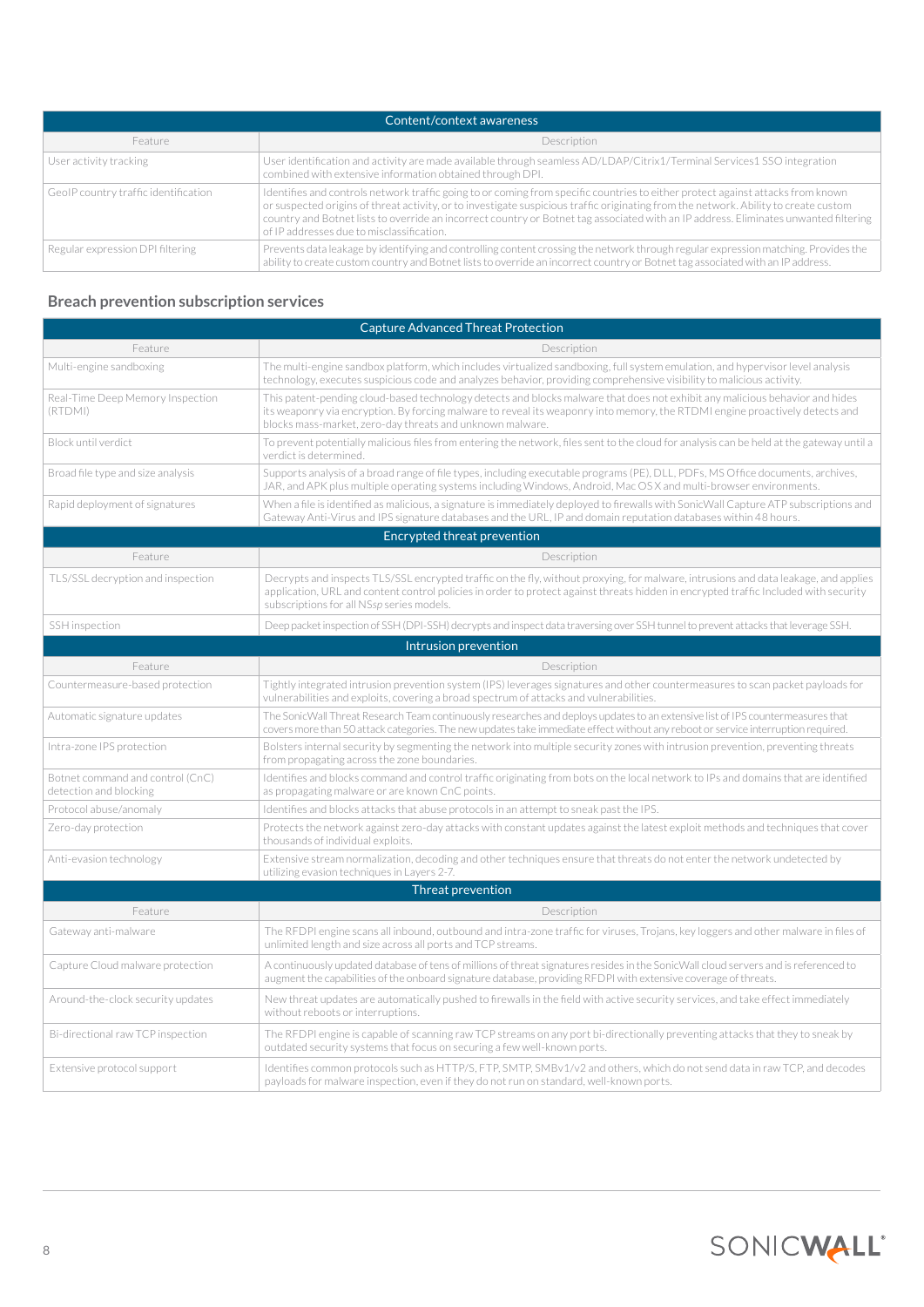| Application intelligence and control            |                                                                                                                                                                                                                                                            |  |  |  |
|-------------------------------------------------|------------------------------------------------------------------------------------------------------------------------------------------------------------------------------------------------------------------------------------------------------------|--|--|--|
| Feature                                         | Description                                                                                                                                                                                                                                                |  |  |  |
| Application control                             | Control applications, or individual application features, that are identified by the RFDPI engine against a continuously expanding<br>database of over thousands of application signatures, to increase network security and enhance network productivity. |  |  |  |
| Custom application identification               | Control custom applications by creating signatures based on specific parameters or patterns unique to an application in its network<br>communications, in order to gain further control over the network.                                                  |  |  |  |
| Application bandwidth management                | Granularly allocate and regulate available bandwidth for critical applications or application categories while inhibiting nonessential<br>application traffic.                                                                                             |  |  |  |
| Granular control                                | Control applications, or specific components of an application, based on schedules, user groups, exclusion lists and a range of<br>actions with full SSO user identification through LDAP/AD/Terminal Services/Citrix integration.                         |  |  |  |
| <b>Content filtering</b>                        |                                                                                                                                                                                                                                                            |  |  |  |
| Feature                                         | Description                                                                                                                                                                                                                                                |  |  |  |
| Inside/outside content filtering                | Enforce acceptable use policies and block access to websites containing information or images that are objectionable or<br>unproductive with Content Filtering Service.                                                                                    |  |  |  |
| <b>Enforced Content Filtering Client</b>        | Extend policy enforcement to block internet content for Windows, Mac OS, Android and Chrome devices located outside the<br>firewall perimeter.                                                                                                             |  |  |  |
| Granular controls                               | Block content using the predefined categories or any combination of categories. Filtering can be scheduled by time of day, such as<br>during school or business hours, and applied to individual users or groups.                                          |  |  |  |
| Web caching                                     | URL ratings are cached locally on the SonicWall firewall so that the response time for subsequent access to frequently visited sites<br>is only a fraction of a second.                                                                                    |  |  |  |
| Enforced antivirus and anti-spyware             |                                                                                                                                                                                                                                                            |  |  |  |
| Feature                                         | Description                                                                                                                                                                                                                                                |  |  |  |
| Multi-layered protection                        | Utilize the firewall capabilities as the first layer of defense at the perimeter, coupled with endpoint protection to block, viruses<br>entering network through laptops, thumb drives and other unprotected systems.                                      |  |  |  |
| Automated enforcement option                    | Ensure every computer accessing the network has the appropriate antivirus software and/or DPI-SSL certificate installed and<br>active, eliminating the costs commonly associated with desktop antivirus management.                                        |  |  |  |
| Automated deployment and installation<br>option | Machine-by-machine deployment and installation of antivirus and anti-spyware clients is automatic across the network, minimizing<br>administrative overhead.                                                                                               |  |  |  |
| Next-generation antivirus                       | Capture Client uses a static artificial intelligence (AI) engine to determine threats before they can execute and roll back to a<br>previous uninfected state.                                                                                             |  |  |  |
| Spyware protection                              | Powerful spyware protection scans and blocks the installation of a comprehensive array of spyware programs on desktops and<br>laptops before they transmit confidential data, providing greater desktop security and performance.                          |  |  |  |

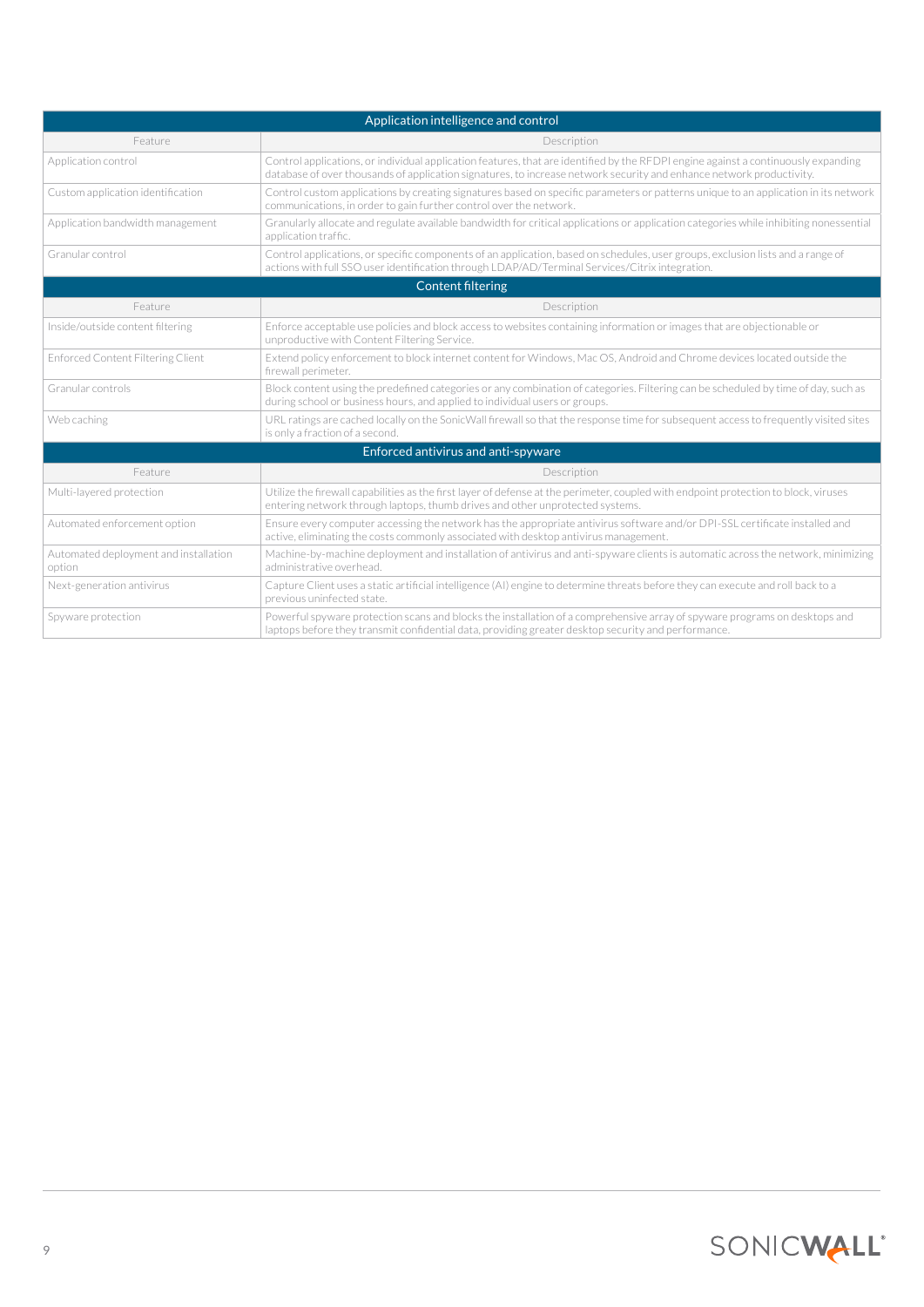# **NS***sp* **series system specifications**

| <b>Firewall General</b>                                             | NSsp 12400                                                                                                                                                                                                  | NSsp 12800                          |  |
|---------------------------------------------------------------------|-------------------------------------------------------------------------------------------------------------------------------------------------------------------------------------------------------------|-------------------------------------|--|
| Operating system                                                    | SonicOS 6.4                                                                                                                                                                                                 |                                     |  |
| Security processing cores                                           | 128<br>256                                                                                                                                                                                                  |                                     |  |
|                                                                     | 4 x 40-GbE QSFP+, 16 x 10-GbE SFP+,                                                                                                                                                                         | 4 x 40-GbE OSFP+, 16 x 10-GbE SFP+, |  |
| Interfaces                                                          | 1 GbE Management, 1 Console                                                                                                                                                                                 | 1 GbE Management, 1 Console         |  |
| Built-in storage                                                    | $2 \times 480$ GB                                                                                                                                                                                           |                                     |  |
| Management                                                          | CLI, SSH, Web UI, GMS                                                                                                                                                                                       |                                     |  |
| SSO users                                                           | 110,000                                                                                                                                                                                                     | 110,000                             |  |
| Maximum access points supported                                     | 128                                                                                                                                                                                                         | 128                                 |  |
| Logging                                                             | Analyzer, Local Log, Syslog, IPFIX, NetFlow                                                                                                                                                                 |                                     |  |
| Firewall/VPN Performance                                            | NSsp 12400                                                                                                                                                                                                  | NSsp 12800                          |  |
| Firewall inspection throughput <sup>1</sup>                         | 59 Gbps                                                                                                                                                                                                     | 117 Gbps                            |  |
| Full DPI throughput <sup>2</sup>                                    | 17 Gbps                                                                                                                                                                                                     | 33 Gbps                             |  |
| Application inspection throughput <sup>2</sup>                      | 29 Gbps                                                                                                                                                                                                     | 57 Gbps                             |  |
| IPS throughput <sup>2</sup>                                         | 26 Gbps                                                                                                                                                                                                     | 52 Gbps                             |  |
| Anti-malware inspection throughput <sup>2</sup>                     | 16 Gbps                                                                                                                                                                                                     | 32 Gbps                             |  |
| IMIX throughput                                                     | 14 Gbps                                                                                                                                                                                                     | 28 Gbps                             |  |
| TLS/SSL decryption and inspection throughput (DPI SSL) <sup>2</sup> | 6 Gbps                                                                                                                                                                                                      | 12 Gbps                             |  |
| VPN throughput <sup>3</sup>                                         | 22 Gbps                                                                                                                                                                                                     | 44 Gbps                             |  |
| Connections per second                                              | 430,000/sec                                                                                                                                                                                                 | 860,000/sec                         |  |
| Maximum connections (SPI)                                           | 16,000,000                                                                                                                                                                                                  | 32,000,000                          |  |
| Maximum connections (DPI)                                           | 6.000.000                                                                                                                                                                                                   | 12,000,000                          |  |
| Maximum connections (DPI SSL)                                       | 100,000                                                                                                                                                                                                     | 200,000                             |  |
| <b>VPN</b>                                                          | NSsp 12400                                                                                                                                                                                                  | NSsp 12800                          |  |
| Site-to-site VPN tunnels                                            | 25,000                                                                                                                                                                                                      | 25,000                              |  |
| IPSec VPN clients (max)                                             | 2,000 (10,000)                                                                                                                                                                                              | 2,000 (10,000)                      |  |
| SSL VPN NetExtender clients (max)                                   | 2(3,000)                                                                                                                                                                                                    | 2(3,000)                            |  |
| Encryption/Authentication                                           | DES, 3DES, AES (128, 192, 256-bit)/MD5, SHA-1, Suite B Cryptography                                                                                                                                         |                                     |  |
| Key exchange                                                        | Diffie Hellman Groups 1, 2, 5, 14v                                                                                                                                                                          |                                     |  |
| Route-based VPN                                                     | RIP, OSPF, BGP                                                                                                                                                                                              |                                     |  |
| Networking                                                          | NSsp 12400                                                                                                                                                                                                  | NSsp 12800                          |  |
|                                                                     |                                                                                                                                                                                                             |                                     |  |
| IP address assignment                                               | Static (DHCP, PPPoE, L2TP and PPTP client), Internal DHCP server, DHCP Relay                                                                                                                                |                                     |  |
| NAT modes                                                           | 1:1, many:1, 1:many, flexible NAT (overlapping IPS), PAT, transparent mode                                                                                                                                  |                                     |  |
| VLAN interfaces                                                     | 512                                                                                                                                                                                                         | 512                                 |  |
| Routing protocols                                                   | BGP, OSPF, RIPv1/v2, static routes, policy-based routing                                                                                                                                                    |                                     |  |
| QoS                                                                 | Bandwidth priority, max bandwidth, guaranteed bandwidth, DSCP marking, 802.1p                                                                                                                               |                                     |  |
| Authentication                                                      | LDAP, XAUTH/RADIUS, SSO, Novell, internal user database, Terminal Services, Citrix,<br>Common Access Card (CAC)                                                                                             |                                     |  |
|                                                                     |                                                                                                                                                                                                             |                                     |  |
| VoIP                                                                | Full H323-v1-5, SIP                                                                                                                                                                                         |                                     |  |
| Standards                                                           | TCP/IP, ICMP, HTTP, HTTPS, IPSec, ISAKMP/IKE, SNMP, DHCP, PPPoE, L2TP, PPTP, RADIUS, IEEE 802.3<br>ICSA Firewall, ICSA Anti-Virus, FIPS 140-2, Common Criteria NDPP (Firewall and IPS), UC APL, USGv6, CsFC |                                     |  |
| Certifications (in progress)                                        |                                                                                                                                                                                                             |                                     |  |
| High availability                                                   | Active/Passive with State Sync, Active/Active DPI with State Sync, Active/Active Clustering                                                                                                                 |                                     |  |
| Hardware                                                            | NSsp 12400                                                                                                                                                                                                  | NSsp 12800                          |  |
| Power supply                                                        | Dual, Redundant, 1,200W                                                                                                                                                                                     |                                     |  |
| Fans                                                                | Dual, Removable                                                                                                                                                                                             |                                     |  |
| Input power                                                         | 100-240 VAC, 50-60 Hz                                                                                                                                                                                       |                                     |  |
| Maximum power consumption (W)                                       | 679                                                                                                                                                                                                         | 965                                 |  |
| MTBF@25°C in hours                                                  | 113,114                                                                                                                                                                                                     | 91,118                              |  |
| MTBF@25°C in years                                                  | 12.9                                                                                                                                                                                                        | 10.4                                |  |
| Form factor                                                         | 4U Rack Mountable                                                                                                                                                                                           |                                     |  |
| <b>Dimensions</b>                                                   | 24.0 x 16.9 x 7.1 in (61 x 43 x 18 cm)                                                                                                                                                                      |                                     |  |
| Weight                                                              | 59.3 lb (26.9 kg)                                                                                                                                                                                           | 67.2 lb (30.5 kg)                   |  |
| WEEE weight                                                         | 67.7 lb (30.7 kg)                                                                                                                                                                                           | 75.6 lb (34.3 kg)                   |  |
| Shipping weight<br>Major regulatory                                 | 83.1 lb (37.7 kg)<br>FCC Class A, CE (EMC, LVD, RoHS), C-Tick, VCCI Class A, MSIP/KCC Class A, UL, cUL, TUV/GS, CB, Mexico CoC by UL,                                                                       | 91.1 lb (41.3 kg)                   |  |
|                                                                     | WEEE, REACH, ANATEL, BSMI                                                                                                                                                                                   |                                     |  |
| Environment (Operating/Storage)<br>Humidity                         | 32°-105° F (0°-40° C)/-40° to 158° F (-40° to 70° C)<br>10-95% non-condensing                                                                                                                               |                                     |  |

<sup>1</sup>Testing Methodologies: Maximum performance based on RFC 2544 (for firewall). Actual performance may vary depending on network conditions and activated services.<br><sup>2</sup>Full DP/Gateway AV/Anti-Spyware/IPS throughput measured